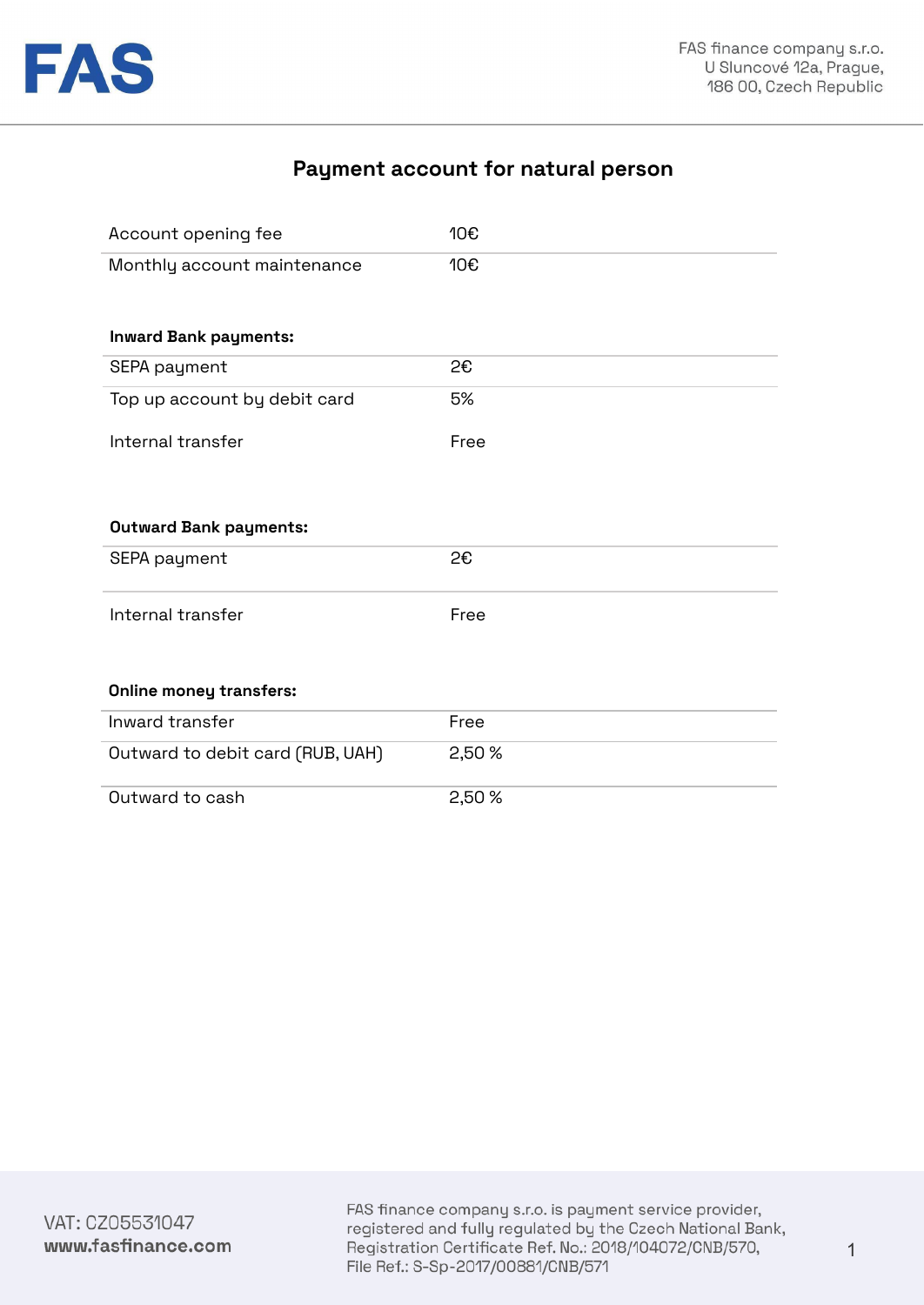

## **Additional fees**

| SEPA cancelation fee      | 40€ |
|---------------------------|-----|
| SEPA amendment fee        | 40€ |
| SEPA investigation fee    | 80€ |
| Account statement by post | 40€ |
| Letter of good standing   | 40€ |

## **Terminated account fees:**

| Monthly account maintenance        | 0,10% of the balance         |
|------------------------------------|------------------------------|
| Outward payment                    | $1,00\%$ (min 10€, max 100€) |
| Account statement history by post  | 40€                          |
| Account statement history by email | 20€                          |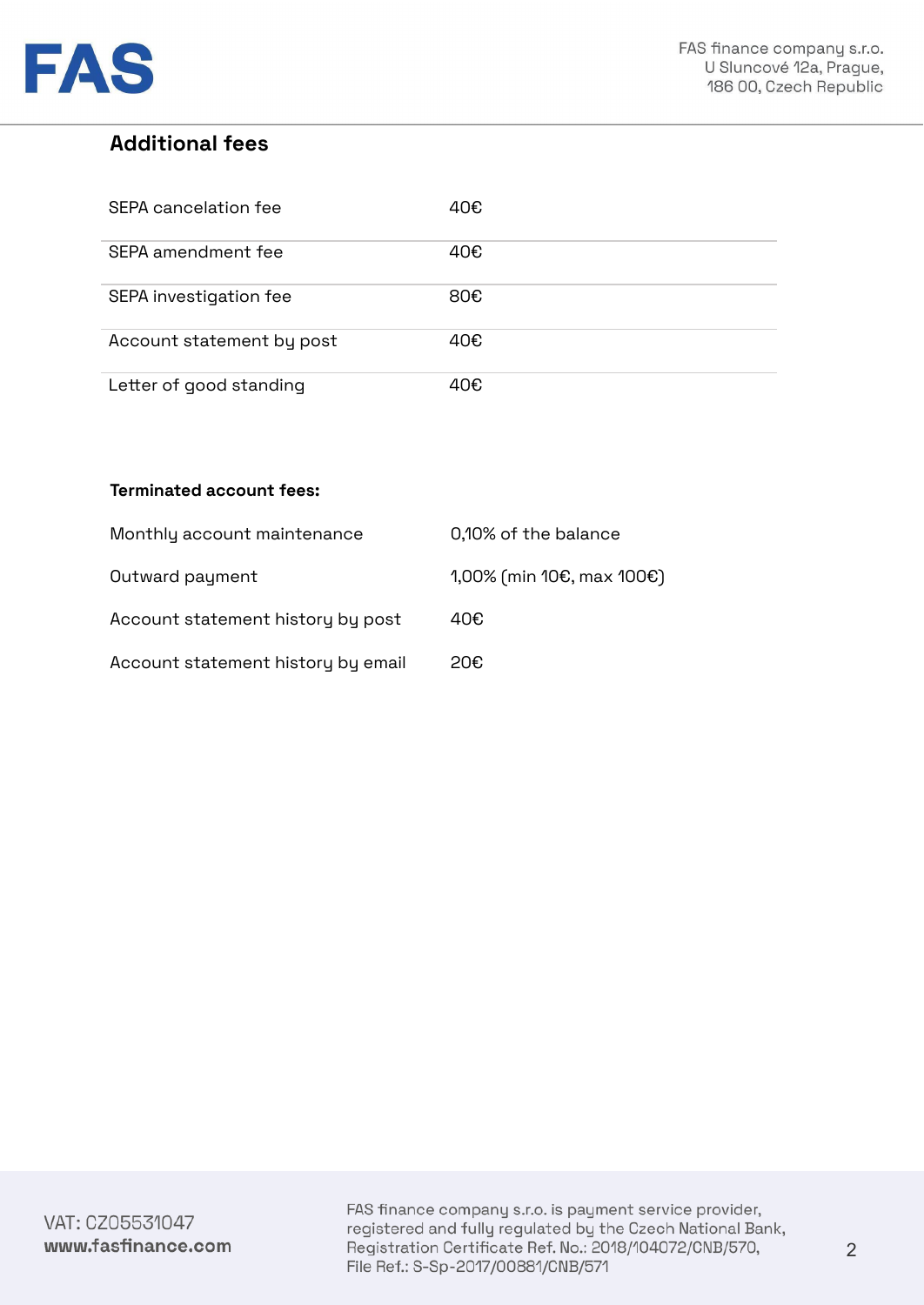

## **Additional information**

#### **Application processing fee:**

100% of processing fee is required to start your on-boarding. If the client's application is successful, we deduct the rest of amount from your first deposit.

#### **Account maintenance:**

Debited from the account on the last day of the month.

**The ultimate and final decision on the assigned tariff lies with FAS Finance Company s.r.o.**

## **Bank payments**

#### **SEPA**:

Single Euro Payments Area include consists of 36 European countries, including several countries which are not part of the euro area or the European Union (status: 1 March 2019). Check if your country bank is in this [list.](https://www.ecb.europa.eu/paym/integration/retail/sepa/html/index.en.html)

## **For SEPA cancelation, amendment and investigation please contact us by mail: support@fasfinance.com**

#### **Payment processing time**

All payments performed before 14:30 CET will be executed on the same day. Payments performed after 14:30 CET will be executed on the next business day. Notification about public holidays will be sent to the client by mail a few days before.

#### **Internal transfer:**

Internal transfer within the same tariff client category is free of charge. If the client withdraws funds to a different client category, the account fee from table will be applied.

## **Online money transfers**

Money transfers are processed instantly and are ready for payment within 15 minutes.

FAS finance company s.r.o. is payment service provider, registered and fully regulated by the Czech National Bank, Registration Certificate Ref. No.: 2018/104072/CNB/570, File Ref.: S-Sp-2017/00881/CNB/571